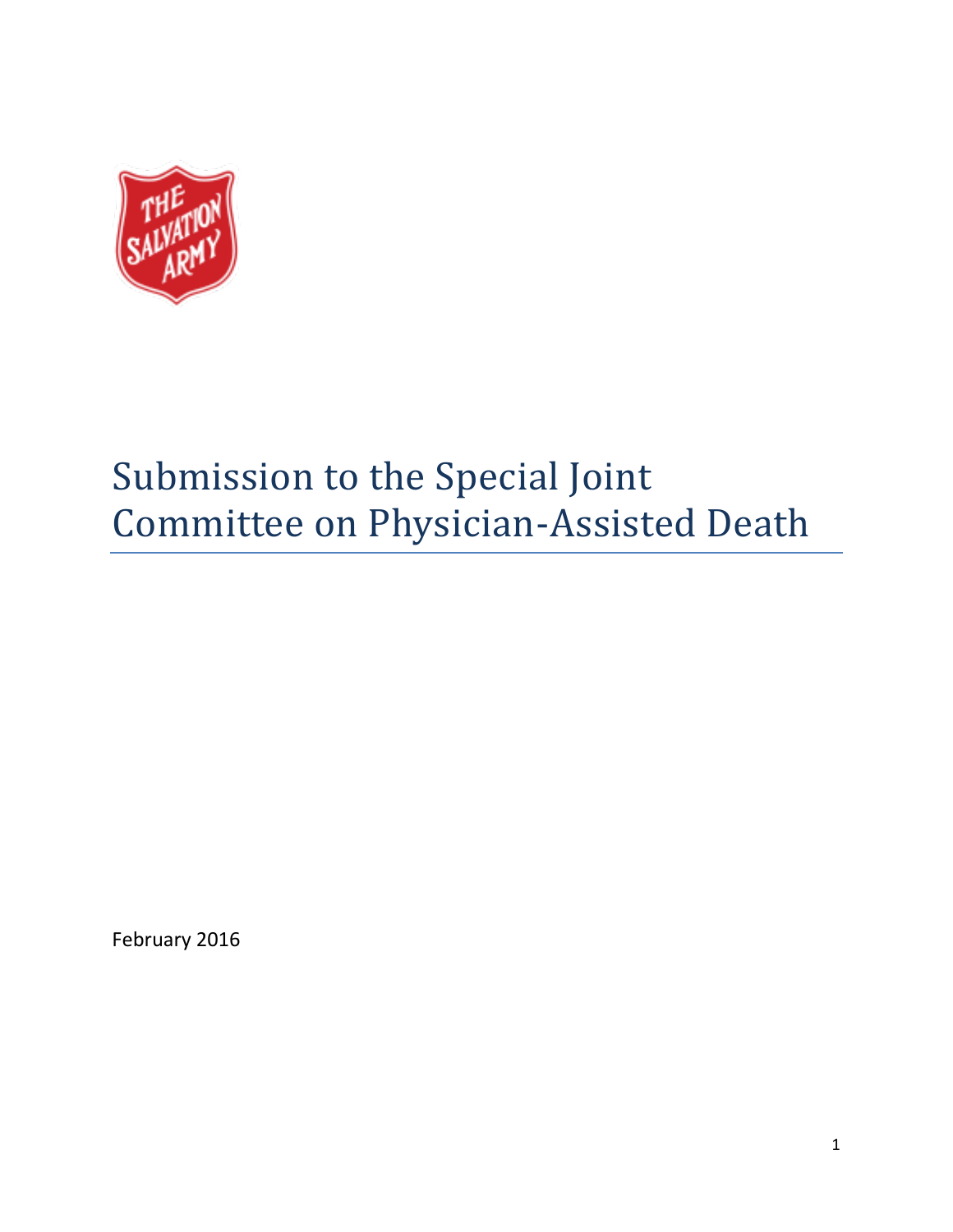The Salvation Army provides long term, palliative and hospice care for some of Canada's most vulnerable people. Every day, our health and social service facilities reach out to those facing significant challenges, including the suffering of mind and body.

The Salvation Army calls on the Government of Canada to:

- 1. respect the sanctity of human life and protect marginalized and vulnerable people
- 2. protect the conscience of individuals as well as facilities and the organizations that operate them with respect to the provision of physician-assisted death
- 3. embrace this opportunity to ensure all Canadians have access to palliative care

## **Sanctity of Human life and Protection of Marginalized and Vulnerable People**

In our social services, health-care facilities and community engagement, we witnessed the struggles facing more than 1.85 million Canadians who accessed The Salvation Army last year.

Your committee has heard evidence that increased access to palliative care as well as disability, chronic-disease and mental-health services, has significantly reduced the number of people who seek physician-assisted death in other jurisdictions. Furthermore, these hearings have repeatedly emphasized the need for records collection and data analysis so that mistakes may be monitored if physician-assisted death becomes a reality.

We submit that it is not enough to monitor mistakes and we ask for an intentionally restrictive regime surrounding physician-assisted death to prevent mistakes and protect vulnerable populations. The risks surrounding physician-assisted death are too serious to simply monitor errors and amend them as we go. Mistakes cannot be undone.

### **Protection of Conscience of Individuals and Health-Care Facilities**

The development of a system that permits access to physician-assisted death while simultaneously protecting the right of conscience and the right to life of vulnerable people will require careful balancing. The Salvation Army submits that the right of conscience exists not only for physicians but for health-care facilities and the organizations that operate them. Recognizing a right of conscience for institutions would not result in the denial of a patient's Charter right; rather it would be the same as for a health practitioner exercising their right of conscience. The institution would do everything necessary to ensure the patient receives the desired care and would ensure the transfer of care in an expedient and compassionate manner should physician assisted death be desired.

One of the objectives of *Carter* was to balance the right of access to physician-assisted death with the right of conscience for those who do not wish to participate. Permitting some facilities to be exempt from providing physician-assisted death will not limit access in a meaningful way. Rather, allowing for institutions to be exempt will offer protection to the conscience, morality and beliefs of patients, health-care providers and organizations who do not wish to engage with physicianassisted death. We note that several other jurisdictions such as Washington and Oregon offer health facilities or health care providers the option to decline from participating in physicianassisted death.

# **Palliative Care in Canada**

The Salvation Army recognizes and works to protect the inherent human dignity of each person and particularly society's most vulnerable. We remain committed to compassionately journeying with